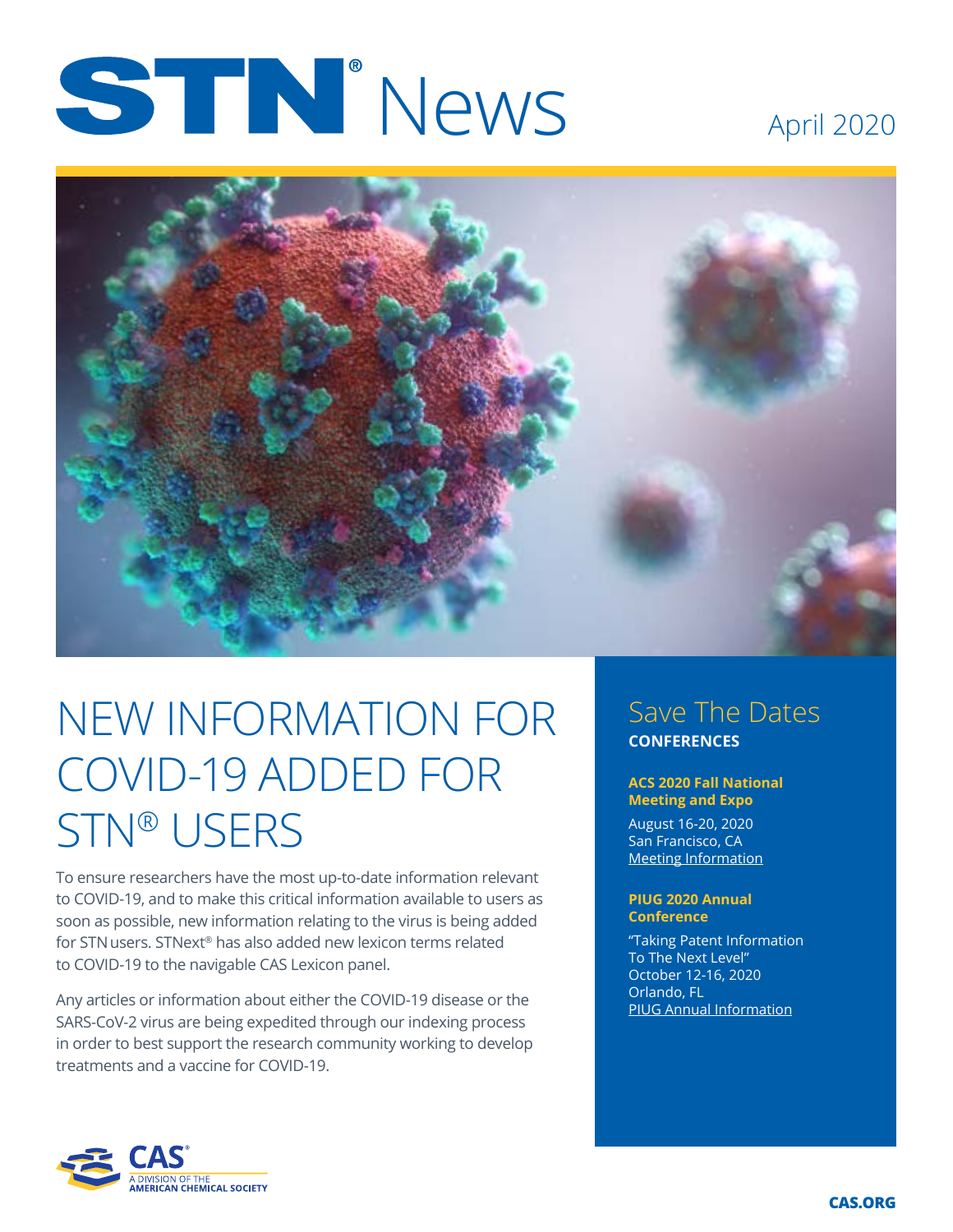# THE 2020 VERSION OF MEDLINE NOW AVAILABLE ON STN

#### **Effective February 1st, 2020, the 2020 version of Medline is now available to STN customers.**

The 2020 MeSH is also now available as part of MEDLINE. Use MeSH to find the most up-to-date biomedical terminology for inclusion in your searches. Please review your Alert (SDI) strategies or saved searches that contain any of these terms, they must be updated to use the new term, or there will be a negative impact on retrieval.

**[See details of the 2020 MeSH changes](https://www.nlm.nih.gov/mesh/whatsnew.html)**



## JANUARY 2020 UPDATE TO EMTREE® NOW AVAILABLE ON STN

Emtree release includes the addition of 2,161 new preferred terms: 238 drug terms and 1,923 non-drug terms (including 870 new medical devices). Emtree now includes over 86,000 preferred terms and more than 407,500 synonyms

- $\bullet$  In total, 870 new medical device concepts and 6,866 synonyms to medical device concepts were added. Emtree 2020.01 contains 5,500 medical device concepts with 25,500 synonyms (including many device trade names).
- In preparation of a project to facilitate standardized searches on TCM concepts in Embase®, Emtree's initial branch of 19 acupuncture points (acupoints) was expanded to 361 classical acupuncture points that are classified by the 14 meridians/ vessels. More than 15,000 relevant synonyms to facilitate search/ discovery by variations in use of pinyin and the current WHOendorsed (alphanumeric) coding system, as well as previously used coding systems.
- 238 new drug concepts were incorporated, including:
	- The United States Adopted Names (USAN) published from June 2019 until October 2019.
	- Names of newly approved drugs, drugs under consideration, orphan drug assignments and drug trade names as published by the FDA and EMA in the period June 2019– October 2019.
	- ◆ 121 of proposed INNs as published by the WHO and we processed the published corrections on previous lists.

"Emtree now includes over 86,000 preferred terms and more than 407,500 synonyms"